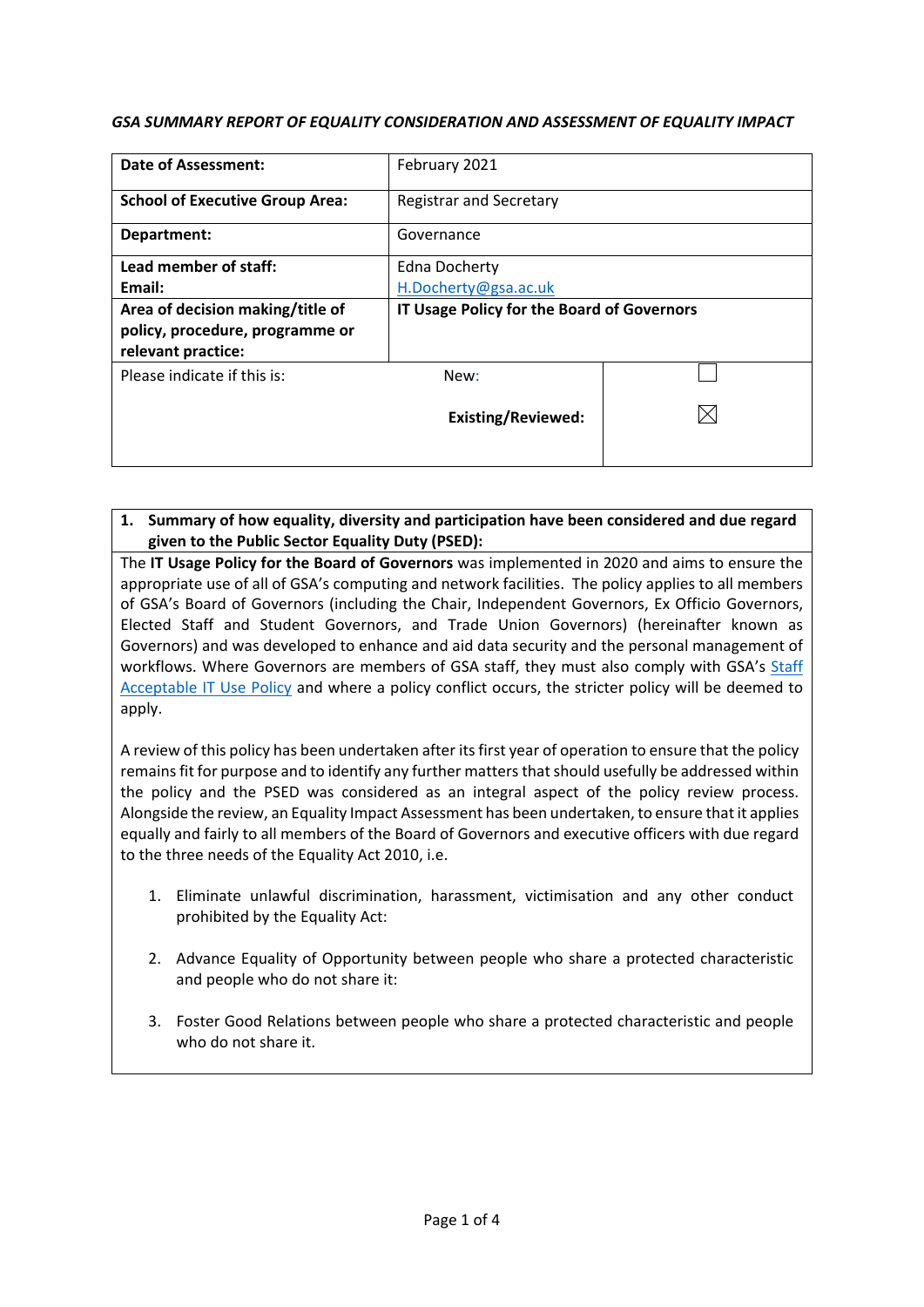## **2. Evidence used to make your assessment:**

• A review of the current IT Usage Policy, implemented in 2020.

- In line with this policy and GSA's Staff and Student Acceptable IT Use Policies, and in order to protect the integrity of the GSA network facilities and IT systems, e-mail use may be monitored from time to time by way of automated software and/or human monitoring. Recent monitoring has revealed that out of a total of thirteen Independent Governors, six currently use their personalised GSA email address as the primary form of communication for Board-related business. Whilst it is recognised that the use of GSA email addresses might, unintentionally, complicate matters for some members, all members of the Board of Governors are encouraged to use their personalised GSA email address in line with the terms of this policy.
- As this is a relatively new policy, evidence will be examined as it is gathered, acting on individual feedback as it arises and collating usage data to enable us to monitor uptake of the facilities that have been made available to Board members as a result of this policy.

# **3. Outline any positive or negative impacts you have identified:**

The IT Usage Policy for the Board of Governors is specific to a business perspective, aimed at enhancing and aiding data security and the personal management of workflows. Following review of this policy, the potential impact in respect of the three duties of the Equality Act 2010 has been identified as follows:

# **.1 Eliminate unlawful discrimination, harassment, victimisation and any other conduct prohibited by the Equality Act**:

This policy does not appear to have any adverse impact on people who share a protected characteristic and people who do not. One of its general principles is that in all matters pertaining to their role as members of the Board, Governors are encouraged to use their unique personalised GSA email address in order to ensure the security and confidentiality of matters considered by them as Board members and comply with relevant University regulations and UK legislation related to the use of Information Systems and Data, as noted within the policy.

# **.2 Advance Equality of Opportunity between people who share a protected characteristic and people who do not share it:**

This policy does not appear to have any adverse impact on people who share a protected characteristic and people who do not.

Nevertheless, should there be potential for any negative impact on age, for example if an individual is unfamiliar with technology and requires assistance with basic ICT skills, the GSA IT User Guide provides advice and support on topics arising from the use of computers at GSA. A link to this resource is included under 2.2 of Section 2: General Principles of the revised policy.

Likewise, should there be potential for any negative impact on Disability, for example dyslexia or visual impairment, and the individual requires additional support in this regard, a full range of Assistive Technology applications is available which can be installed upon request. Again, this support is highlighted within the revised policy, under 2.2 of Section 2: General Principles.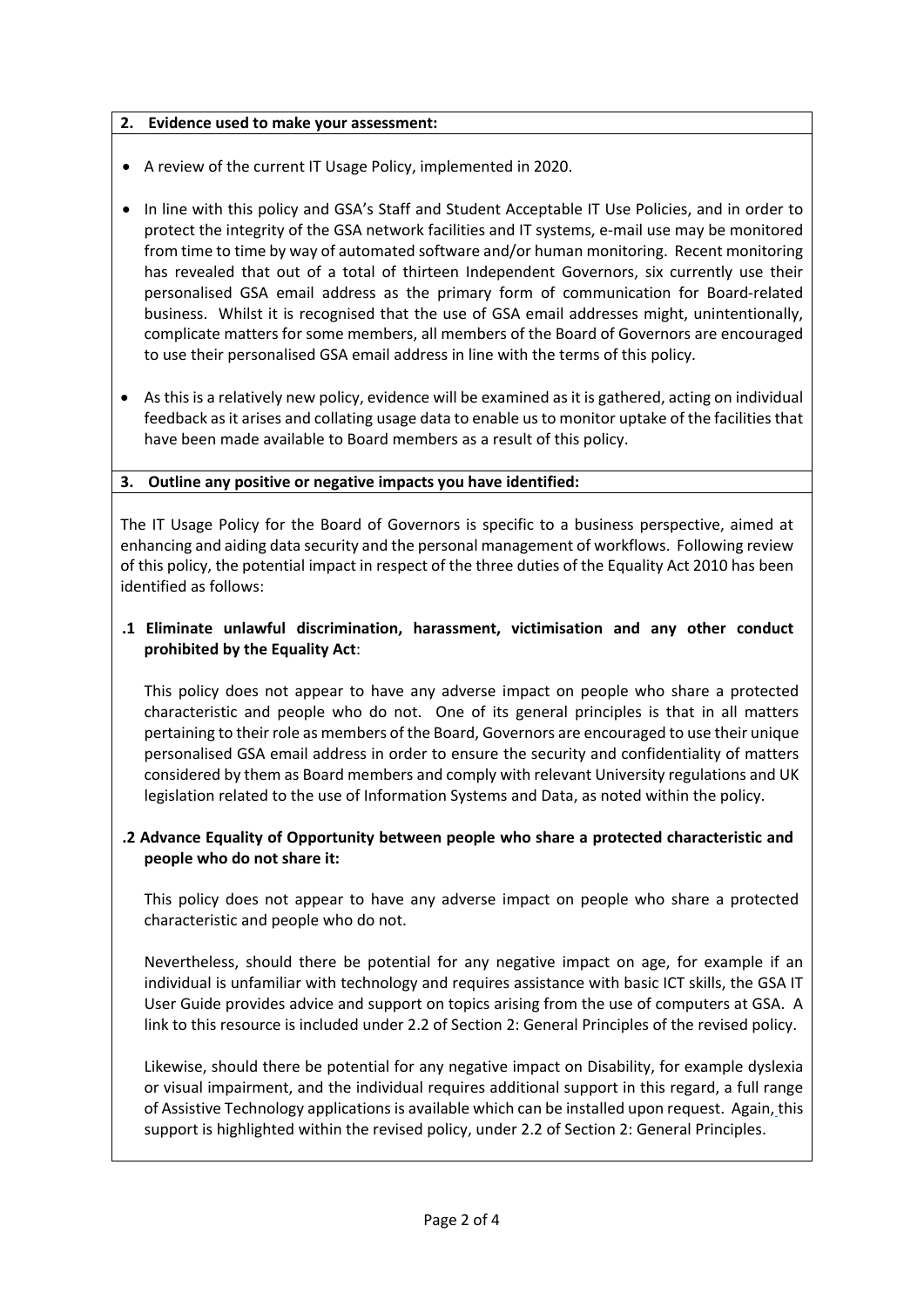One of the benefits of Governors having a GSA email address is that they have access to a number of e-learning modules currently available to all GSA staff, e.g. Equality and Diversity in the Workplace; Identifying and Responding to Student Mental Health Problems, Data Protection, Health and Safety, all of which are available on the staff intranet. This is in addition to any equality and diversity awareness training offered to Board members as part of their continuing professional development.

Board members are also provided with an electronic device, e.g. tablet, and access to internet and email facilities, to enable them to gain access to information that will assist them within their role.

The revised IT Usage Policy also includes a link to the GSA IT User Guide which provides advice and support on topics arising from the use of computers at GSA, and this is included under 2.2 of Section 2: General Principles. In turn, this User Guide includes a signpost to the full range of Assistive Technology applications that can be installed upon request by contacting the Staff IT [Service Desk.](https://gsaitservicedesk.sysaidit.com/)

Guidance for Conducting Virtual Meetings, a document produced by the Corporate Governance Office, has also been made available to all Board members and contains a link to easily accessible training information with regard to Zoom, GSA's video-conferencing facility. It has been proposed that this guidance is signposted within the revised policy.

# **.3 Foster Good Relations between people who share a protected characteristic and people who do not share it.**

This policy has a neutral impact on people who share a protected characteristic and people who do not.

| <b>Action</b>                                                                                                                                                                                                                                                                                                                    | <b>Equality Impact</b>                                                                                                                                                                                                                              | <b>Person Responsible</b>                                                     | <b>Timeframe</b>                |
|----------------------------------------------------------------------------------------------------------------------------------------------------------------------------------------------------------------------------------------------------------------------------------------------------------------------------------|-----------------------------------------------------------------------------------------------------------------------------------------------------------------------------------------------------------------------------------------------------|-------------------------------------------------------------------------------|---------------------------------|
| <b>Monitoring and Reporting</b><br>In line with this policy and GSA's Staff<br>and Student Acceptable IT Use Policies,<br>and in order to protect the integrity of<br>the GSA network facilities and IT<br>systems, e-mail use may be monitored<br>from time to time by way of<br>automated software and/or human<br>monitoring. | The proposed<br>amendments to<br>the policy have<br>the potential to<br>advance equality<br>through clearer<br>signposting of<br>guidance and<br>the provision of<br>relevant support<br>in relation to IT<br>Usage and<br>appropriate<br>practice. | <b>Assistant Secretary</b><br>to the Board (and<br>Senior Policy<br>Officers) | Applied on an<br>ongoing basis. |

# **4. Actions you have taken or planned as a result of your findings:**